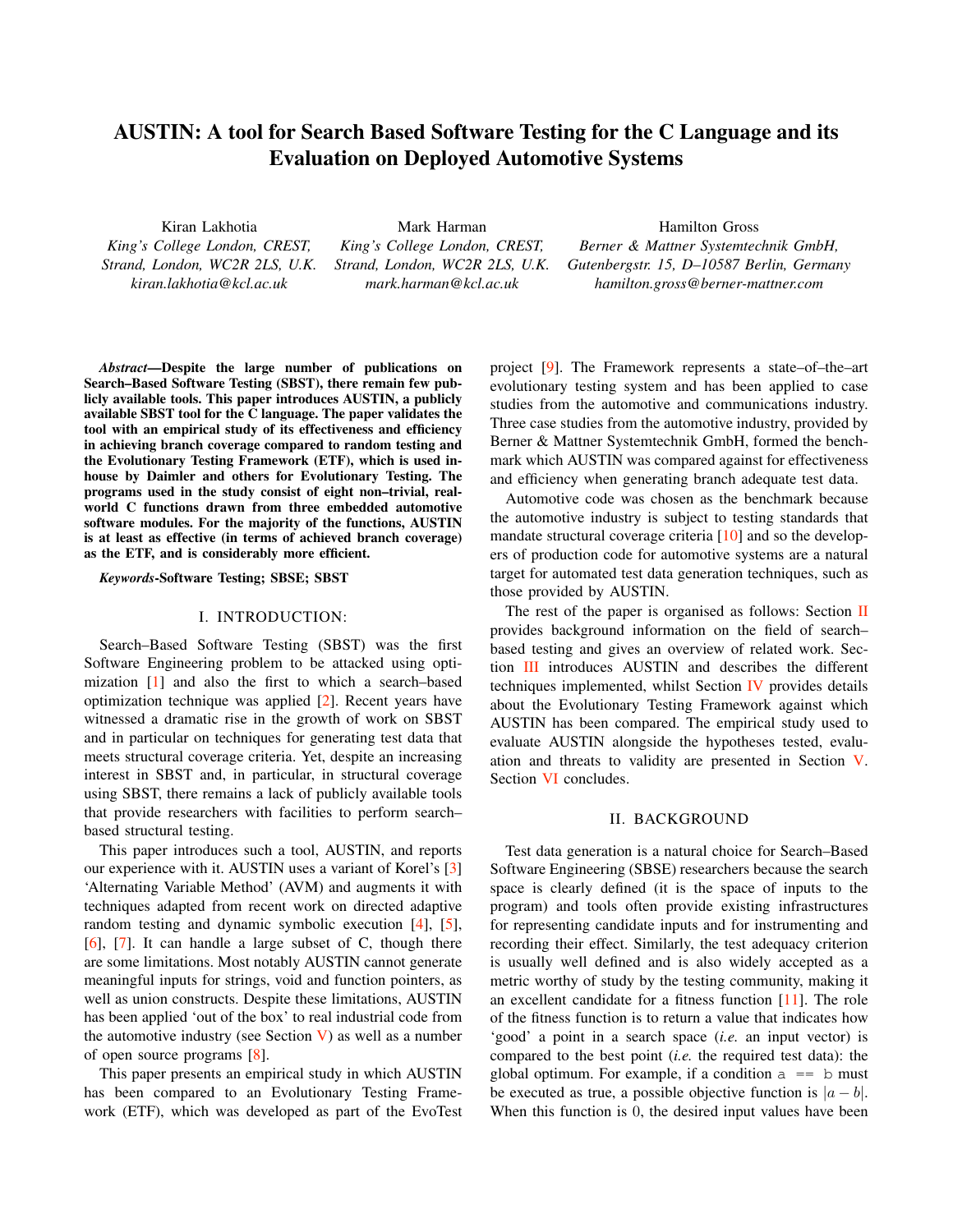found. Different branch functions exist for various relational operators in predicates [3].

McMinn [12] provides a detailed survey of work on SBST up to approximately 2004. It shows that the most popular search technique applied to structural testing problems has been the Genetic Algorithm. However, other search–based algorithms have also been applied, including parallel Evolutionary Algorithms [13], Evolution Strategies [14], Estimation of Distribution Algorithms [15], Scatter Search [16], [17], Particle Swarm Optimization [18], [19] and Tabu Search [20].

Due to the large body of work on SBST, Ali et al. [21] performed a systematic review of the literature in order to asses the quality and adequacy of empirical studies used in evaluating SBST techniques. One of their key findings is that empirical studies in SBST need to include more statistical analysis, in the form of hypothesis testing, in order to account for the randomness in any meta–heuristic algorithm.

Outside the search–based testing community there has been a growing number of publicly available tools for structural testing problems, most notably from the field of Dynamic Symbolic Execution (DSE) [4], [5], [6], [7]. DSE combines symbolic [22] and concrete execution. Concrete execution drives the symbolic exploration of a program, and runtime values can be used to simplify path constraints produced by symbolic execution to make them more amenable to constraint solving. For example, assume two inputs a and b have the values 38 and 100 respectively, and that a path condition of interest is of the form  $(int)$  log(a) == b. Further assume that a particular constraint solver cannot handle the call to the log function. Now suppose during concrete execution, the expression (int)log(38) evaluated to 3. DSE can then simplify the path condition to  $3 == b$ . The constraint solver can now be used to provide a value for b which satisfies the constraint. A more detailed treatment of this approach can be found in the work of Godefroid et al. [4].

AUSTIN draws together strands of research on search– based testing for structural coverage and DSE so that it can generate branch adequate test data for integers, floating point and pointer type inputs. Currently AUSTIN only addresses one small, but important part of testing: it generates input values that reach different parts of a program. Whether these inputs reveal any faults is still left for the user to decide.

# III. AUSTIN

AUgmented Search–based TestINg (AUSTIN) is a structural test data generation tool which combines a simple hill climber for integer and floating point type inputs with a set of constraint solving rules for pointer type inputs. It has been designed as a unit testing tool for C programs. AUSTIN considers a unit to be a function under test and all the functions reachable from within that function.

Algorithm 1 High level description of the AUSTIN-AVM

```
currentSolution := random
bestSolution := currentSolution
doLocalRestart := true
while not reached stopping criterion do
  if solve pointer constraint then
     if solvePC(currentSolution) = NULL then
       currentSolution := randomend if
  else if trapped at local optimum then
    if doLocalRestart then
       for i := 0 to currentSolution.length do
         localRestart(currentSolution[i])
       end for
       doLocalRestart := false
     else
       currentSolution := randomdoLocalRestart := true
     end if
  else
     improvement := exploratoryMove(currentSolution)
    restartExploration := false
     while improvement do
       bestSolution := currentSolution
       if reached stopping criterion then
         return bestSolution
       end if
       improvement := patternMove(currentSolution)
       restartExploration := true
    end while
    if restartExploration then
       reset search parameters
    end if
  end if
end while
return bestSolution
```
AUSTIN can be used to generate a set of input data for a given function which achieve (some level of) branch coverage for that function. During the test data generation process, AUSTIN does not attempt to execute specific paths through a function in order to cover a target branch; the path taken up to a branch is an emergent property of the search process. The search is guided by an objective function that was introduced by Wegener *et al.* [23] for the Daimler Evolutionary Testing System. It evaluates an input against a target branch using two metrics: the *approach level* and the *branch distance*. The approach level records how many of the target branch's control dependent nodes were not executed by a particular input. The fewer control dependent nodes executed, the 'further away' the input is from executing the branch in control flow terms. The branch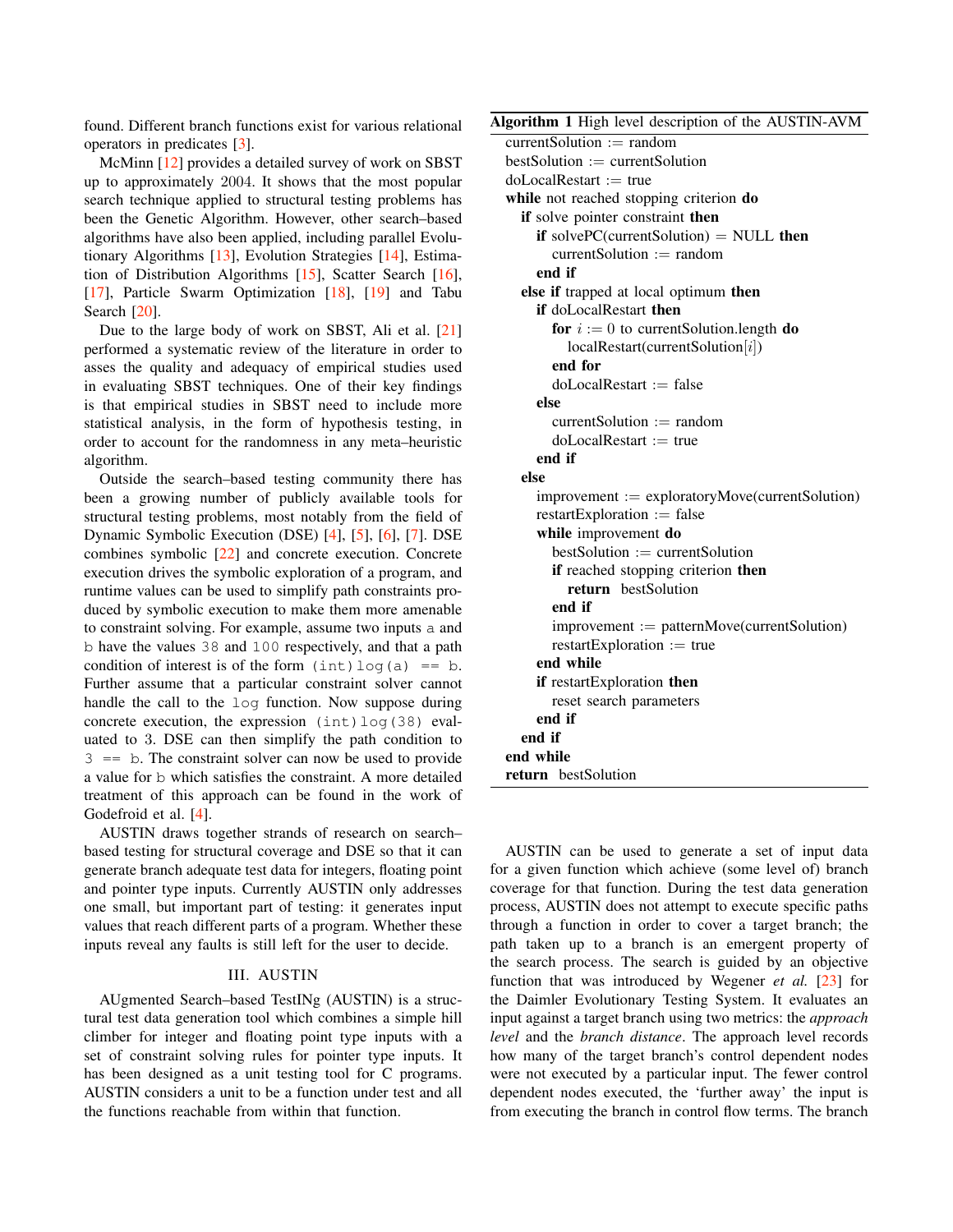Algorithm 2 High level description of solvePC

Inputs: Equivalence graph of symbolic variables EG and candidate solution currentSolution

Compute path condition pc for currentSolution Compute the approximate path condition  $pc'$  from  $pc$  by dropping all constraints over arithmetic types from pc Trim  $pc'$  by removing all non critical branching nodes Invert the binary operator ( $\in \{ =, \neq \}$ ) of the last constraint in  $pc'$ for all constraints  $c_i$  in  $pc'$  do  $left :=$  get lhs of  $c_i$  $right :=$  get rhs of  $c_i$ Get node  $n_{left}$  from EG which contains left or create a new node  $n_{left}$  if no such node exists Get node  $n_{right}$  from EG which contains right or create a new node  $n_{right}$  if no such node exists if operator  $op_i$  in  $c_i$  is = then if  $n_{left}$  has an edge with  $n_{right}$  in EG then return NULL {infeasible} else Merge nodes  $n_{left}$  and  $n_{right}$ Update EG end if else if operator  $op_i$  in  $c_i$  is  $\neq$  then if  $n_{left} = n_{right}$  then return NULL {infeasible} else Add edge between  $n_{left}$  and  $n_{right}$ if  $n_{left} \neq$  null node then Add edge between  $n_{left}$  and null node end if if  $n_{right} \neq$  null node then Add edge between  $n_{right}$  and null node end if Update EG end if end if end for for all nodes  $n_i$  in EG do if  $n_i$  has no edge to null node then  $m := \text{NULL}$ else if  $n_i$  represents the address A of a variable then  $m := A$ else  $m := \text{malloc}$ end if end if for all symbolic variables  $s_i$  in  $n_i$  do Update corresponding element for  $s_i$  in currentSolution with m end for end for return currentSolution

distance is computed using the condition of the decision statement at which the flow of control diverted away from the current 'target' branch. Taking the true branch from node (2) in Figure 1 as an example, if the false branch is taken at node (2), the branch distance is computed using  $|one->key - 10|$ . The branch distance is normalised and added to the approach level.

Similar to DSE [4], [6], [7], AUSTIN also instruments the program under test to symbolically execute the program along the concrete path of execution for a particular input vector. Collecting constraints over input variables via symbolic execution serves to aid AUSTIN in solving constraints over memory locations, denoted by pointer inputs to a function. Consider the example given in Figure 1 and suppose execution follows the false branch at node (1). AUSTIN will use a custom procedure to solve the constraint over the pointer input one. On the other hand, if the false branch is taken at node (2), the AVM is used to satisfy the condition at node (2).

# *A. AVM*

The AVM used in AUSTIN works by continuously changing each arithmetic type input in isolation. First, a vector is constructed containing the arithmetic type inputs (*e.g.*, integers, floats) to the function under test. All variables in this vector are initialised with random values. Then, so called *exploratory moves* are made for each element in turn. These consist of adding or subtracting a delta from the value of an element. For integral types the delta starts off at 1, *i.e.*, the smallest increment (decrement). When a change leads to an improved fitness value, the search tries to accelerate towards an optimum by increasing the size of the neighbourhood move with every step. These are known as *pattern moves*. The formula used to calculate the delta added or subtracted from an element is:  $\delta = 2^{it} * dir * 10^{-prec_i}$ , where *it* is the repeat iteration of the current move,  $dir$  either  $-1$  or 1, and  $prec_i$  the precision of the  $i<sup>th</sup>$  input variable. The precision only applies to floating point variables, as will be described in Section III-B (*i.e.*, it is 0 for integral types).

Whenever a delta is assigned to a variable, AUSTIN checks for a possible over- or underflow. For integral types this is done with a set of custom macros that use gcc's typeof operator [24]. For floating point operations on the other hand, AUSTIN does not check for over- or underflow errors *per se*. Instead, it watches for  $\pm$  INF or  $\pm$  NaN values. Whenever a potential move leads to an overflow (underflow) of integral types or results in an input taking on the value  $\pm$ INF or  $\pm$  NaN, AUSTIN discards the move as invalid and explores the next neighbour. As a consequence, code which explicitly checks for  $\pm$  INF or  $\pm$  NaN cannot be covered by AUSTIN. So far this has not been observed in practice. To handle possible overflow (underflow) in bit fields, AUSTIN sets a lower bound for signed bit fields at  $-(2^l/2)$  (0 for unsigned bit fields), and an upper bound at  $\left(\frac{2^l}{2}\right) - 1$   $\left(\frac{2^l}{-1}\right)$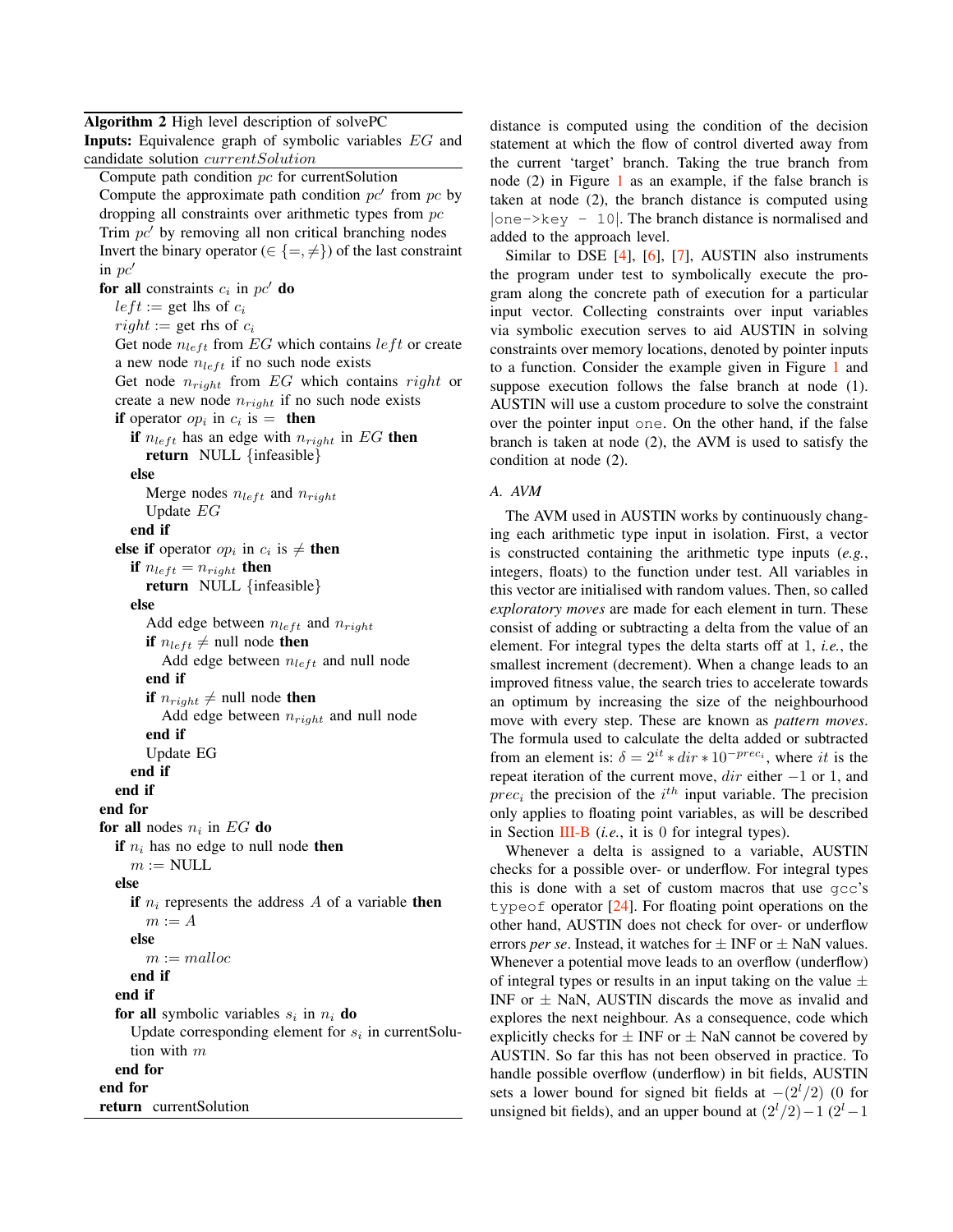| Node id | <b>Example Function</b>  |  |  |  |  |  |
|---------|--------------------------|--|--|--|--|--|
|         | typedef struct item {    |  |  |  |  |  |
|         | int key;                 |  |  |  |  |  |
|         |                          |  |  |  |  |  |
|         | void testme(item* one) { |  |  |  |  |  |
| (1)     | if ( one != $null$ ) {   |  |  |  |  |  |
|         | if ( $one->key == 10$ )  |  |  |  |  |  |
|         | // target                |  |  |  |  |  |
|         |                          |  |  |  |  |  |

Figure 1. Example C code used for demonstrating how AUSTIN combines custom constraint solving rules for pointer inputs with an AVM for other inputs to a function under test. The goal is to find an input which satisfies the condition at node (2).

for unsigned bit fields), where  $l$  is the length of the bit field. A user can also specify custom bounds for every variable. Again, updates to an input which violate these bounds are discarded as infeasible, forcing the search to move on. The main motivation for including such 'bounds checking' in AUSTIN is to save wasteful moves.

Once no further improvements can be found for an input, the search continues exploring the next element in the vector, recommencing with the first element if necessary, until no changes to an input lead to further improvements. At this point the search restarts at another randomly chosen location in the search space. This is known as a *random restart* strategy and is designed to overcome local optima and enable the search to explore a wider region of the input domain for the function under test.

#### *B. Floating Point Variables*

As mentioned in the previous section, each floating point variable has an associated precision. For example, setting the precision  $prec_i$  of the  $i<sup>th</sup>$  input variable to 1 limits the smallest possible move for that variable to  $\pm 0.1$ . Increasing the precision to 2 limits the smallest possible move to  $\pm 0.01$ , and so forth. In practice, the precision of floating point numbers is limited. Double precision types have about 16 decimal digits, and single precision types about 7 decimal digits of precision.

Initially, the precision variable  $prec_i$  of each input is set to 0, and whenever the AVM is stuck at a local optimum it tries to increase this value. To avoid redundant changes to prec<sub>i</sub>, the AVM checks if adding the delta  $10^{-prec_i}$  to a variable changes its value, or,  $prec_i$  is less than 7, or 16 for single or double precision type inputs. If the precision of floating point variables cannot be increased any further, or, no exploratory move with an increased precision results in an improved fitness value, the AVM resorts to a random restart.

#### *C. Random Restarts*

The AVM performs two types of random restarts in order to escape local optima. The first type is a global restart while the second is a local restart (see Algorithm 1). In a global restart, all input variables are assigned new random values. This is likely to place the starting point for the next hill climb far away from the local optimum where the search got stuck. While this is desirable in many cases, it is not an ideal strategy when a global optimum is surrounded by many local optima. The chances are the search will just get stuck at the same local optimum again. Therefore the AVM also uses a local restart, which is designed to stay in the vicinity of the current search space while still being able to escape from a local optimum.

In a local restart, a random number  $r$  (between 0 and 1) is created for each input variable. This number is then 'scaled' by the formula  $10^{-prec_i} * r$ , where  $prec_i$  is the current precision of the  $i^{th}$  input variable. This 'scaled' random number is then added to the existing value of the input variable. If such a local restart does not enable the search to make further progress, a global restart is performed. Thus, the AVM alternates between local and global restarts.

# *D. Pointer Inputs*

We will now describe how the AVM has been extended to add automatic support for pointers and dynamic data structures. The constraint solving procedure for pointer inputs has been adapted from the DSE tool CUTE [6].

A high level description of the algorithm for solving pointer constraints is shown in Algorithm 2. It is an improved version of the approach introduced in our earlier work [25], which did not include feasibility checks or use an equivalence graph. Algorithm 2 first constructs a symbolic path condition pc, describing the path taken by the concrete execution. At this stage  $pc$  may contain constraints over both arithmetic type, as well as pointer type inputs. AUSTIN thus constructs a sub–path condition,  $pc'$ , in which all constraints over arithmetic types are dropped. This includes constraints which contain a pointer dereference to a primitive type.  $pc'$  is further simplified by removing all constraints which originated from non–critical branching nodes with respect to the current target branch. Furthermore, AUSTIN uses the CIL [26] framework to ensure that the remaining constraints over memory locations are of the form  $x = y$  and  $x \neq y$ , where both  $x$  or  $y$  may be the constant *null* or a symbolic variable denoting a pointer input.

The path conditions  $pc$  and  $pc'$  describe the flow of execution taken by a concrete input vector, which took an infeasible path with respect to the current target branch. To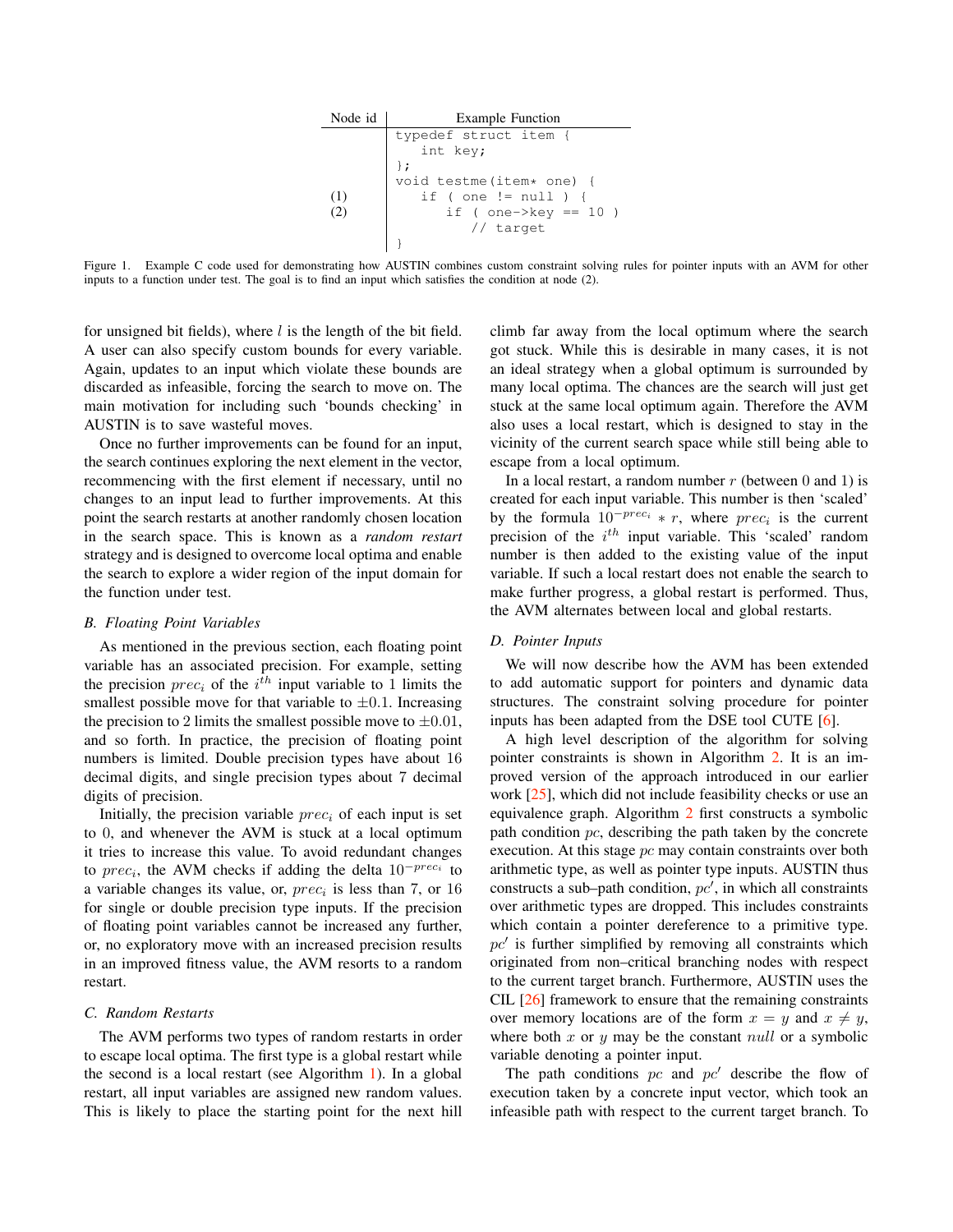generate input values which take the execution 'closer' to the target branch in terms of the control flow graph, the binary comparison operator  $(i.e. =, \neq)$  of the last constraint in  $pc'$  must be inverted.

From this updated  $pc'$  AUSTIN generates an equivalence graph of symbolic variables, which is used to solve pointer constraints. The equivalence relationship between symbolic variables is defined by the '=' operators in  $pc'$ . The nodes of the graph represent abstract pointer locations, with node labels representing the set of symbolic variables which point to those locations. Edges between nodes represent inequalities.

The graph is built up incrementally as the search proceeds (*i.e.* with every invocation of the solvePC procedure), and always contains a special node to represent the constant null. For each constraint  $c_i$  in  $pc'$ , the symbolic variables involved in  $c_i$  are extracted. Note that because every symbolic variable is also mapped to a concrete variable, runtime information from concrete executions can be used to resolve aliases between symbolic variables. AUSTIN then checks if the symbolic variables are already contained within the nodes of the equivalence graph. If they are not, a new node for each 'missing' symbolic variable is added to the graph.

Given the node(s) representing the symbolic variables in  $c_i$ , AUSTIN checks for satisfiability of  $c_i$ . If the symbolic variables in  $c_i$  all belong to the same node, and the binary operator in  $c_i$  denotes an inequality, the constraint is infeasible. Similarly, if the symbolic variables belong to different nodes connected by an edge, and the binary operator in  $c_i$ denotes an equality, the constraint is also infeasible. Given an infeasible constraint, AUSTIN is forced to perform a global random restart, with the hope of traversing a different path through the program. The expectation is that a new path will result in a solvable  $pc'.$ 

For each feasible constraint in  $pc'$ , AUSTIN updates the equivalence graph by either adding nodes, adding edges, or merging (unconnected) nodes. Whenever an edge is added between two nodes where neither node labels contain the constant *null*, for example to capture the constraint  $x \neq y$ , an edge is added from each of the nodes to the node for null.

The final step of the algorithm is to derive concrete pointer inputs from the equivalence graph. For every node  $n$  in the graph AUSTIN checks if it has an edge to the node for the constant null. If no edge exists, all concrete inputs represented by the symbolic variables in  $n$  are assigned null. Otherwise AUSTIN does the following: if a node  $n$ represents the address of another symbolic variable s, all concrete pointer inputs represented by the labels of  $n$  are assigned the address of the concrete variable represented by s. Otherwise, a new memory location is created via malloc, and each concrete pointer input represented by the labels of  $n$  are assigned that memory location.

## IV. ETF

The ETF was developed as part of the multidisciplinary European Union–funded research project EvoTest [9] (IST-33472), applying evolutionary algorithms to the problem of testing software systems. It supports both black–box and white–box testing and represents the state–of–the–art for automated evolutionary structural testing. The framework is specifically targeted for use within industry, with much effort spent on scalability, usability and interface design. It is provided as an Eclipse plug-in, and its white–box testing component is capable of generating test cases for single ANSI C functions. A full description of the system is beyond the scope of this document and the interested reader is directed towards the EvoTest web page located at www.evotest.eu.

At its core, the ETF contains a user configurable evolutionary engine, which has been integrated from the GUIDE [27] project. The framework also implements a subset of the approach introduced by Prutkina and Windisch [28] to handle pointers and data structures. It maintains different pools of variables, which are used as the target of pointers and whose values are optimized by the evolutionary search. Each pool contains a subset of global variables and formal parameters of the function under test, and all variables in a given pool are of the same type. In addition, for parameters denoting a pointer to a primitive type or data structure, the ETF creates a *temporary* variable whose type matches the target type of the pointer. These temporary variables are also added to the pools.

Each variable in a pool is assigned an index in the range  $0, \ldots, n-1$ , where *n* is the size of its pool (*i.e.*, the number of variables in that pool). The individual (chromosome) describing a pointer input to the function under test contains two fields; one denoting an index and the other a value. The index is used to select a variable from the (correct) pool whose address is used as the target for the pointer input. Note that an index may be negative to denote the constant  $null$ . If the index corresponds to one of the temporary variables, the value field is used to instantiate that variable. In this way the ETF is able to generate pointers initialised to *null*, pointers to primitive types and pointers to simple data structures (*i.e.* not containing any pointer members). However the approach does not extend to pointers to recursive types, such as lists, trees and graphs.

# V. EMPIRICAL STUDY

The objective of the empirical study was to investigate the effectiveness and efficiency of AUSTIN when compared to a state–of–the art evolutionary testing system (the ETF). The study consisted of 8 C functions that are summarised in Table I. They were taken from three embedded software modules and had been selected by Berner & Mattner Systemtechnik GmbH to form part of the evaluation of the ETF within the EvoTest [9] project. The functions had been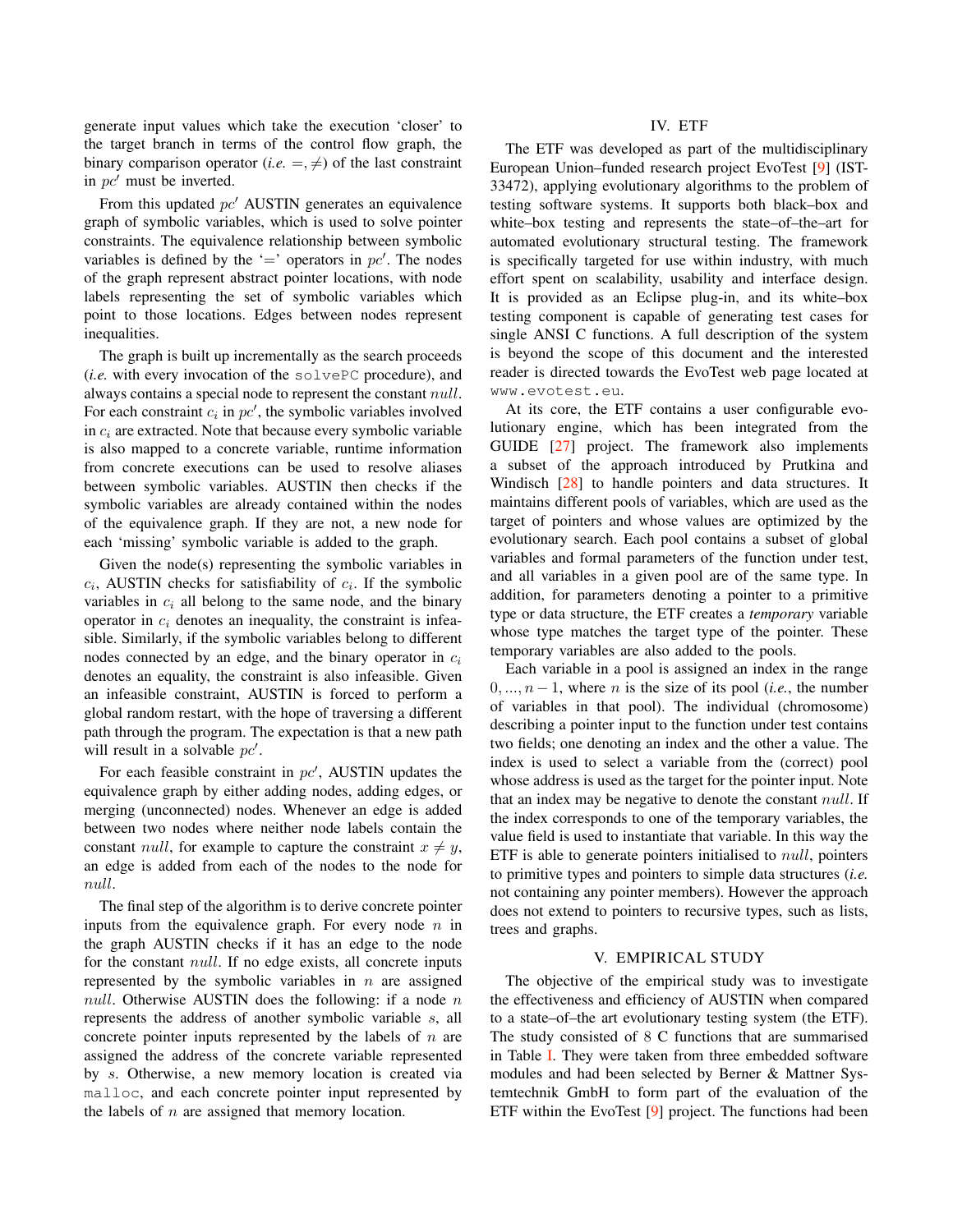#### Table I

CASE STUDIES. LOC REFERS TO THE TOTAL PREPROCESSED LINES OF C SOURCE CODE CONTAINED WITHIN THE CASE STUDIES. THE LOC HAVE BEEN CALCULATED USING THE CCCC TOOL [29] IN ITS DEFAULT SETTING.

| Case<br>Study | LOC     | <b>Functions</b><br>Tested | Software<br>Module         |
|---------------|---------|----------------------------|----------------------------|
| В             | 18, 200 | 02, 03, 06                 | Adaptive headlight control |
| $\subset$     | 7.449   | 07, 08, 11                 | Door lock control          |
|               | 8.811   | 12.15                      | Electric window control    |

Table II TEST SUBJECTS. THE LOC HAVE BEEN CALCULATED USING THE CCCC TOOL [29] IN ITS DEFAULT SETTING. THE NUMBER OF INPUT VARIABLES COUNTS THE NUMBER OF INDEPENDENT INPUT VARIABLES TO THE FUNCTION, *i.e.*, THE MEMBER VARIABLES OF DATA STRUCTURES ARE ALL COUNTED INDIVIDUALLY.

| Obfuscated | LOC | <b>Branches</b> | Nesting | # Inputs | Pointer |
|------------|-----|-----------------|---------|----------|---------|
| Function   |     |                 | Level   |          | Inputs  |
| Name       |     |                 |         |          |         |
| 02         | 919 | 420             | 14      | 80       | no      |
| 03         | 259 | 142             | 12      | 38       | no      |
| 06         | 58  | 36              | 6       | 14       | no      |
| 07         | 85  | 110             | 11      | 27       | yes     |
| 08         | 99  | 76              |         | 29       | yes     |
| 11         | 199 | 129             | 4       | 15       | yes     |
| 12         | 67  | 32              | 9       | 3        | no      |
| 15         | 272 | 216             |         | 28       | yes     |

chosen to provide a representative sample of real world automotive code, with particular attention paid to the number of branches and nesting level. Table II gives a breakdown of relevant metrics for the selected functions.

# Effectiveness of AUSTIN

In order to investigate the effectiveness of AUSTIN compared to the ETF we formulated the following null and alternate hypotheses:

H<sup>0</sup> : *AUSTIN is as effective as the ETF in achieving branch coverage.*

H<sup>A</sup> : *AUSTIN is more effective than the ETF in achieving branch coverage.*

# Efficiency of AUSTIN

Alongside coverage, efficiency is also of paramount importance especially in an industrial setting. To compare the efficiency of AUSTIN (in terms of fitness evaluations) to the ETF, we formulated these null and alternative hypotheses:

H<sup>0</sup> : *AUSTIN is equally as efficient as the ETF in achieving branch coverage of a function.*

H<sup>A</sup> : *AUSTIN is more efficient than the ETF in achieving branch coverage of a function.*

# *A. Experimental Setup*

The data for the experiments with the ETF on the functions listed in Table II had already been collected for the evaluation phase of the EvoTest project [9]. This section serves to describe how the ETF had been configured and how AUSTIN was adapted to ensure as fair a comparison as possible between AUSTIN and the ETF.

Every branch in the function under test was treated as a goal for both the ETF and AUSTIN. The order in which branches are attempted differs between the two tools. AUSTIN attempts to cover branches in level-order of the Control Flow Graph (CFG), starting from the exit node, while the ETF attempts branches in level-order of the CFG starting from the entry node. In both tools, branches that are covered serendipitously while attempting a goal are removed from the list of goals. The fitness budget for each tool was set to 10, 000 evaluations per branch.

The ETF supports a variety of search algorithms. For the purpose of this study, the ETF was configured to use a Genetic Algorithm (GA) whose parameters were manually tuned to provide a good set which was used for all eight functions. The GA was set up to use a population size of 200, deploy strong elitism as its selection strategy, use a mutation rate of 1% and a crossover rate of 100%.

The ETF also provides the option to reduce the size of the search space for the GA by restricting the bounds of each input variable, or even completely excluding variables from the search. Reducing the size of the input domain will improve the efficiency of search–based testing [30]. The input domain reduction in the ETF is a manual process and was carried out by members of the EvoTest project for each of the eight functions. AUSTIN was configured to apply the same input domain reduction in order to ensure a fair comparison. Finally, due to the stochastic nature of the algorithms used in both tools, each tool was applied 30 times to each function.

#### *B. Evaluation*

Effectiveness of AUSTIN. Figure 2 shows the level of coverage achieved by both the ETF and AUSTIN with error bars in each column indicating the standard error of the mean. The results provide evidence to support the claim that AUSTIN can be equally effective in achieving branch coverage than the more complex search algorithm used as part of the ETF. In order to test the first hypothesis, a test for statistical significance was performed to compare the coverage achieved by each tool for each function. A two–tailed test was chosen such that *reductions* in the branch coverage achieved by AUSTIN compared with the ETF could also be tested. Since the samples were often distinctly un–normally distributed and possessed heterogeneous variances and skew, the samples were first rank–transformed as recommended by Ruxton [31]. Then a two–tailed t–test for unequal variances with ( $p \le 0.05$ ) was carried out on the ranked samples. The two–tailed t-test was used instead of the Wilcoxon–Mann– Whitney test because the latter is sensitive to differences in the shape and variance of the distributions.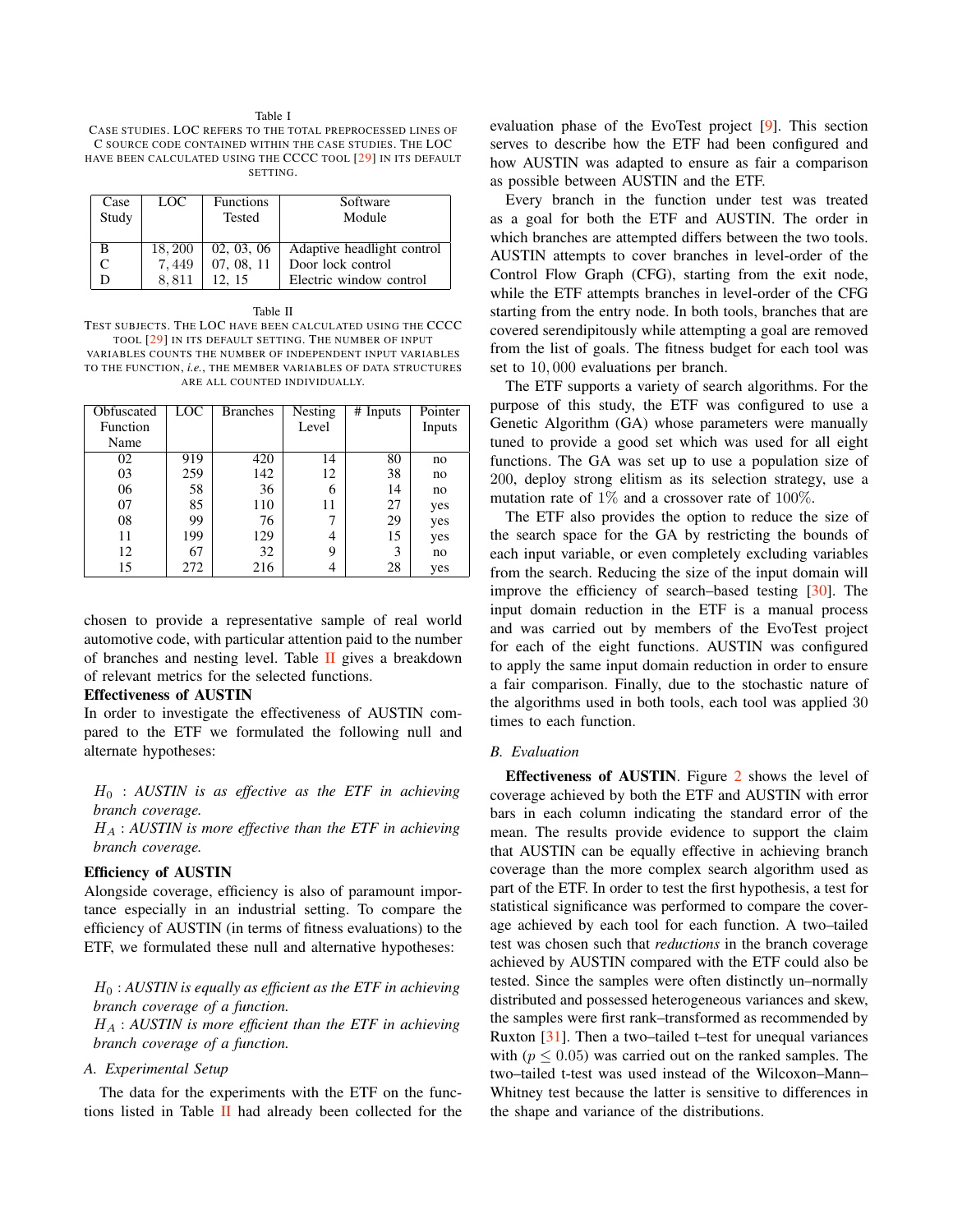

Figure 2. Average branch coverage of the ETF versus AUSTIN. The  $y - axis$  shows the coverage achieved by each tool in percent, for each of the functions shown on the  $x - axis$ . The error bars show the standard error of the mean. Bars with a  $*$  on top denote a statistically significant difference in the mean coverage ( $p \leq 0.05$ ).

As shown in Figure 2 and detailed in Table III, AUSTIN delivered a statistically significant increase in coverage for functions 02 and 12. For function 08 AUSTIN achieved a statistically significant lower branch coverage than ETF  $(82.9\% \text{ vs. } 85.5\%, t(58) = \text{Inf})$ . For all other functions, the null–hypothesis that the coverage achieved by the two tools comes from the same population was not rejected.

Function 08 is interesting because it is the only function for which AUSTIN performs significantly worse than the ETF. Therefore the results were analysed in more detail. The first point of interest was the constant number of fitness evaluations AUSTIN used during the 30 runs of this function. This can only occur in one of two cases: 1) AUSTIN is able to find a solution for each target branch from its initial starting point, and the starting points are all equidistant from the global optima; 2) for all targets which require AUSTIN to perform a random restart, it fails to find a solution, *i.e.*, the random restart has no effect on the success of AUSTIN. In this case it will continue until its fixed limit of fitness evaluations has been reached. For function 08 the latter case was true.

Analysing AUSTIN's coverage for function 08 revealed that it was unable to cover thirteen branches. These branches were guarded by a 'hard to cover' condition. Manual analysis showed that the difficult condition becomes feasible when traversing only two out of 63 branches prior to it. The other 61 branches lead to a 'killing' assignment to the input variable, whose value is checked in the difficult guarding condition. The paths which contain one of the two branches, which make the difficult condition feasible, are themselves hard to cover. To check if AUSTIN's failure was due to the inherent difficulty of the problem or, because not enough resources had been allocated, we repeated 30



Figure 3. Average branch coverage of random search versus AUSTIN. The  $y - axis$  shows the coverage achieved by each tool in percent, for each of the functions shown on the  $x - axis$ . The error bars show the standard error of the mean. Bars with a  $*$  on top denote a statistically significant difference in the mean coverage ( $p \leq 0.05$ ).

runs for AUSTIN for function 08, this time without any input domain reduction, and a fitness budget of 100, 000 evaluations per branch. The results show that, given this larger fitness budget, AUSTIN is on average able to cover 97.60% of the branches. This is a marked increase from the average coverage of 82.89% shown in Figure 2. We could not repeat the experiments for the ETF with the extended fitness budget of 100, 000 evaluations per branch, because the fitness budget of 10, 000 evaluations per branch is currently hard coded in the ETF, and we do not have access to its source code. Therefore it is not possible to say how the ETF would have performed given a larger fitness budget.

Efficiency of AUSTIN. Figure 4 shows the average number of fitness evaluations used by both ETF and AUSTIN when trying to achieve coverage of each function. In order to test the second hypothesis, a two–tailed test for statistical significance was performed to compare the mean number of fitness evaluations used by each tool to cover each function. Since the difference in achieved coverage between the two tools was generally very small, it was neglected when comparing their efficiency. A two–tailed test was carried out to also test for functions in which AUSTIN's efficiency was worse than that of the ETF. The distributions of the samples were sufficiently normal (as determined by bootstrap re– sampling each sample–pair over 1000 iterations and visual inspection of the resulting distribution of mean values) to proceed with a two–tailed t–test for unequal variances on the raw un–ranked samples ( $p \le 0.05$ ).

As shown in Figure 4, AUSTIN delivered a statistically significant increase in efficiency compared with the ETF for functions 03, 06, 07, 11, 12, 15. For functions 02 and 08, AUSTIN used a statistically significant larger number of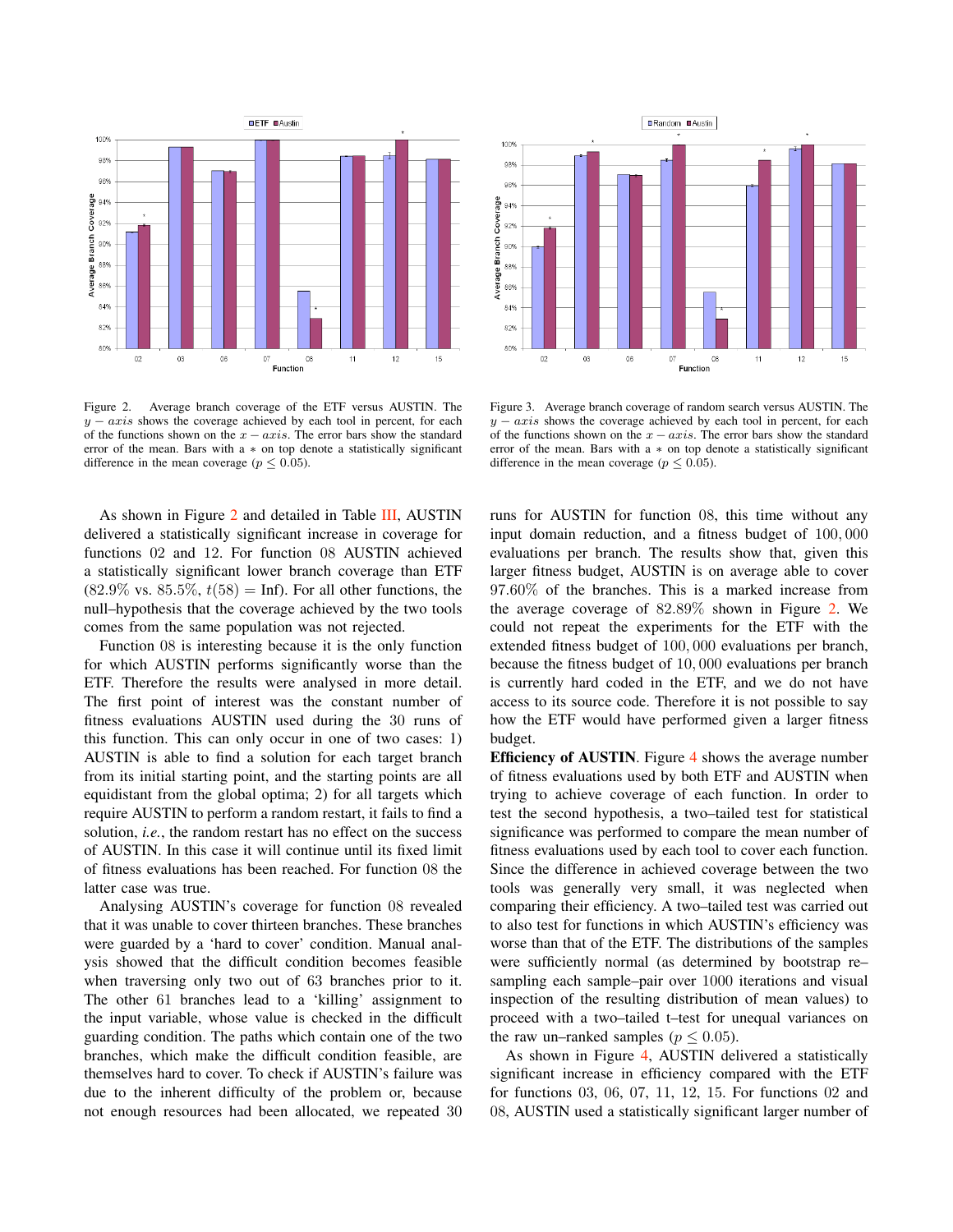#### SUMMARY OF FUNCTIONS WITH A STATISTICALLY SIGNIFICANT DIFFERENCE IN THE BRANCH COVERAGE ACHIEVED BY AUSTIN AND THE ETF. THE COLUMNS STDDEV INDICATE THE STANDARD DEVIATION FROM THE MEAN FOR ETF AND AUSTIN. THE T VALUE COLUMN SHOWS THE DEGREES OF FREEDOM (VALUE IN BRACKETS) AND THE RESULT OF THE T–TEST. A P VALUE OF LESS THAN 0.05 MEANS THERE IS A STATISTICALLY SIGNIFICANT DIFFERENCE IN THE MEAN COVERAGE BETWEEN ETF AND AUSTIN.

| Function | Coverage    | StdDev $(\%)$ | Coverage      | StdDev $(\%)$ | t value                              |                     |
|----------|-------------|---------------|---------------|---------------|--------------------------------------|---------------------|
|          | ETF $(\% )$ |               | AUSTIN $(\%)$ |               |                                      |                     |
| 02       | 91.15       | 0.09          | 91.81         | 0.42          | $t(58) = 7.15 \pm 1.6 \cdot 10^{-9}$ |                     |
| 08       | 85.53       | 0.00          | 82.89         | 0.00          | $t(58) = Inf$                        |                     |
| 12       | 98.48       | l.76          | 100.0         | 0.00          | $t(63) = 4.93$                       | $6.3 \cdot 10^{-6}$ |



Figure 4. Average number of fitness evaluations (normalised) for ETF versus AUSTIN. The  $y - axis$  shows the normalised average number of fitness evaluations for each tool relative to the ETF (shown as 100%) for each of the functions shown on the  $x - axis$ . The error bars show the standard error of the mean. Bars with a ∗ on top denote a statistically significant difference in the mean number of fitness evaluations ( $p \leq 0.05$ ).

evaluations to achieve its respective level of branch coverage. The results are summarised in Table IV.

Comparison with random search. As a sanity check, the efficiency and effectiveness of AUSTIN was also compared with a random search. Since the random search was performed using the ETF, the same pointer handling technique and input domain reduction were applied as described in Sections IV and V-A respectively. For each branch the random search was allowed at most 10, 000 evaluations. Any branches covered serendipitously by random during the test testing process were counted as covered and removed from the pool of target branches.

The coverage data is presented in Figure 3 and efficiency in Figure 5. Results show that, using the same tests for statistical significance as described in the previous paragraphs, AUSTIN covers statistically significantly more branches than random for functions 02, 03, 07, 11 and 12. For functions 06 and 15 there is no statistically significant difference in coverage, while for function 08, AUSTIN performs statistically significantly worse than random. Recall though, that given a larger fitness budget as mentioned



Figure 5. Average number of fitness evaluations (normalised) for random versus AUSTIN. The  $y - axis$  shows the normalised average number of fitness evaluations for each tool relative to the random search (shown as  $100\%$ ) for each of the functions shown on the  $x-axis$ . The error bars show the standard error of the mean. Bars with a  $*$  on top denote a statistically significant difference in the mean number of fitness evaluations ( $p \leq 0.05$ ).

above, AUSTIN is able to achieve a higher coverage for function 08 than the one shown in Figures 2 and 3.

Comparing AUSTIN's efficiency with that of a random search, AUSTIN is statistically significantly more efficient than random for functions 02, 03, 07, 11, 12 and 15. For function 06 we cannot say that either random or AUSTIN is more efficient, while for function 08 random is statistically significantly more efficient than AUSTIN.

#### *C. Threats to Validity*

Naturally there are threats to validity in any empirical study such as this. This section provides a brief overview of the threats to validity and how they have been addressed. The paper studied two hypotheses; 1) that AUSTIN is more effective than the ETF in achieving branch coverage of the functions under test and 2) that AUSTIN is more efficient than the ETF. Whenever comparing two different techniques, it is important to ensure that the comparison is as reliable as possible. Any bias in the experimental design that could affect the obtained results poses a threat to the *internal validity* of the experiments. One potential source of bias comes from the settings used for each tool in the

#### Table III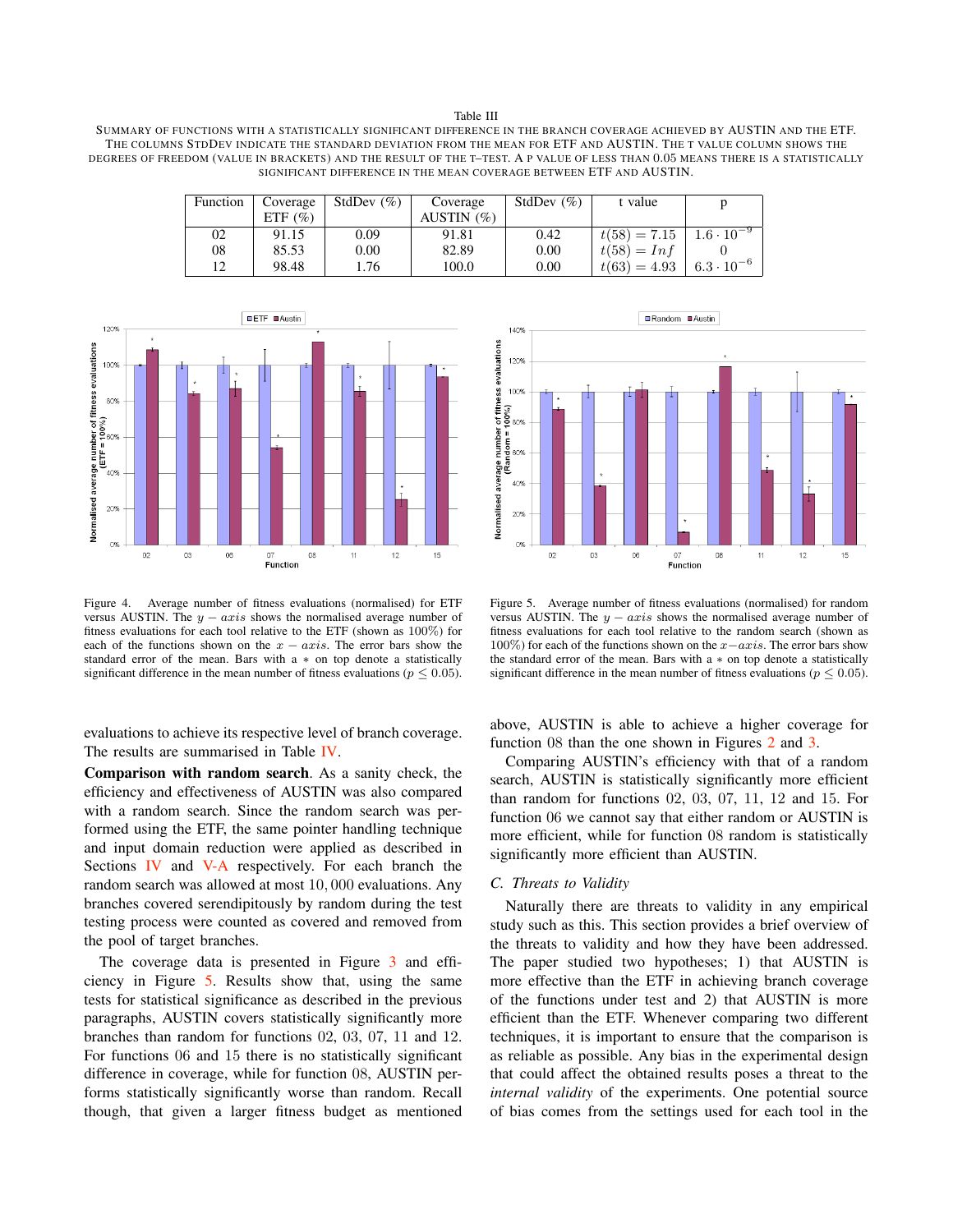SUMMARY OF FUNCTIONS WITH STATISTICALLY SIGNIFICANT DIFFERENCES IN THE NUMBER OF FITNESS EVALUATIONS USED. THE COLUMNS STDDEV INDICATE THE STANDARD DEVIATION FROM THE MEAN FOR ETF AND AUSTIN. THE T VALUE COLUMN SHOWS THE DEGREES OF FREEDOM (VALUE IN BRACKETS) AND THE RESULT OF THE T–TEST. A P VALUE OF LESS THAN 0.05 MEANS THERE IS A STATISTICALLY SIGNIFICANT DIFFERENCE IN THE MEAN NUMBER OF FITNESS EVALUATIONS BETWEEN ETF AND AUSTIN.

| Function | Evals       | StdDev $(\%)$ | Evals         | StdDev $(\%)$ | t value        |                       |
|----------|-------------|---------------|---------------|---------------|----------------|-----------------------|
|          | ETF $(\% )$ |               | AUSTIN $(\%)$ |               |                |                       |
| 02       | 100         | 1.90          | 108.78        | 0.08          | $t(58) = 7.67$ | $2.20 \cdot 10^{-10}$ |
| 03       | 100         | 11.14         | 84.23         | 6.18          | $t(58) = 7.00$ | $2.00 \cdot 10^{-9}$  |
| 06       | 100         | 24.76         | 86.94         | 23.42         | $t(58) = 2.10$ | 0.04                  |
| 07       | 100         | 52.40         | 54.09         | 6.04          | $t(63) = 4.79$ | $1.00 \cdot 10^{-5}$  |
| 08       | 100         | 5.97          | 113.10        | 0.00          | $t(58) = 9.11$ | $8.70 \cdot 10^{-13}$ |
| 11       | 100         | 6.90          | 85.58         | 15.79         | $t(58) = 4.41$ | $4.49 \cdot 10^{-5}$  |
| 12       | 100         | 78.33         | 25.25         | 19.48         | $t(63) = 5.13$ | $3.02 \cdot 10^{-6}$  |
| 15       | 100         | 3.03          | 93.55         | 0.90          | $t(58) = 9.22$ | $5.80 \cdot 10^{-13}$ |

experiments, and the possibility that the setup could have favoured or harmed the performance of one or both tools.

The experiments with the ETF had already been completed as part of the EvoTest project, thus it was not possible to influence the ETF's setup. It had been manually tuned to provide the best consistent performance across the eight functions. Therefore, care was taken to ensure AUSTIN was adjusted as best as possible to use the same settings as the ETF.

Another potential source of bias comes from the inherent stochastic behaviour of the meta–heuristic search algorithms used in AUSTIN and the ETF. The most reliable (and widely used) technique for overcoming this source of variability is to perform tests using a sufficiently large sample of result data. In order to ensure a large sample size, experiments were repeated at least 30 times. To check if one technique is superior to the other a test for a statistically significant difference in the mean of the samples was performed. Care was taken to examine the distribution of the data first, in order to ensure the most robust statistical test was chosen to analyse the data.

A further source of bias includes the selection of the functions used in the empirical study, which could potentially affect its *external validity*, *i.e.* the extent to which it is possible to generalise from the results obtained. The functions used in the study had been selected by Berner & Mattner Systemtechnik GmbH on the basis that they provided interesting and worthwhile candidates for automated test data generation. Particular attention was paid to the number of branches each function contained, as well as the maximum nesting level of if statements within a function. Finally, all the functions from the study contain machine generated code only. While the overall number of branches provides a large pool of results from which to make observations, the number of functions itself is relatively small. Therefore, caution is required before making any claims as to whether these results would be observed on other functions, in particular hand written code.

## VI. CONCLUSION

This paper has introduced and evaluated the AUSTIN tool for search–based software testing. AUSTIN is a free, publicly available tool for search–based test data generation. It uses an alternating variable method, augmented with a set of simple constraint solving rules for pointer inputs to a function. Test data is generated by AUSTIN to achieve branch coverage for large C functions. In a comparison with the ETF, a state–of–the–art evolutionary testing framework, AUSTIN performed as effectively and considerably more efficiently than the ETF for 7 out of 8 non–trivial C functions, which were implemented using code–generation tools.

#### ACKNOWLEDGMENT

We would like to thank Bill Langdon for his helpful comments and Arthur Baars for his advice on the Evolutionary Testing Framework. Kiran Lakhotia is funded by EPSRC grant EP/G060525/1. Mark Harman is supported by EPSRC Grants EP/G060525/1, EP/D050863, GR/S93684 & GR/T22872 and also by the kind support of Daimler Berlin, BMS and Vizuri Ltd., London.

#### **REFERENCES**

- [1] W. Miller and D. L. Spooner, "Automatic Generation of Floating-Point Test Data," *IEEE Transactions on Software Engineering*, vol. 2, no. 3, pp. 223–226, September 1976.
- [2] S. Xanthakis, C. Ellis, C. Skourlas, A. Le Gall, S. Katsikas, and K. Karapoulios, "Application of Genetic Algorithms to Software Testing," in *Proceedings of the 5th International Conference on Software Engineering and Applications*, Toulouse, France, 7-11 December 1992, pp. 625–636.
- [3] B. Korel, "Automated software test data generation," *IEEE Transactions on Software Engineering*, vol. 16, no. 8, pp. 870–879, 1990.
- [4] P. Godefroid, N. Klarlund, and K. Sen, "DART: directed automated random testing," *ACM SIGPLAN Notices*, vol. 40, no. 6, pp. 213–223, Jun. 2005.

#### Table IV